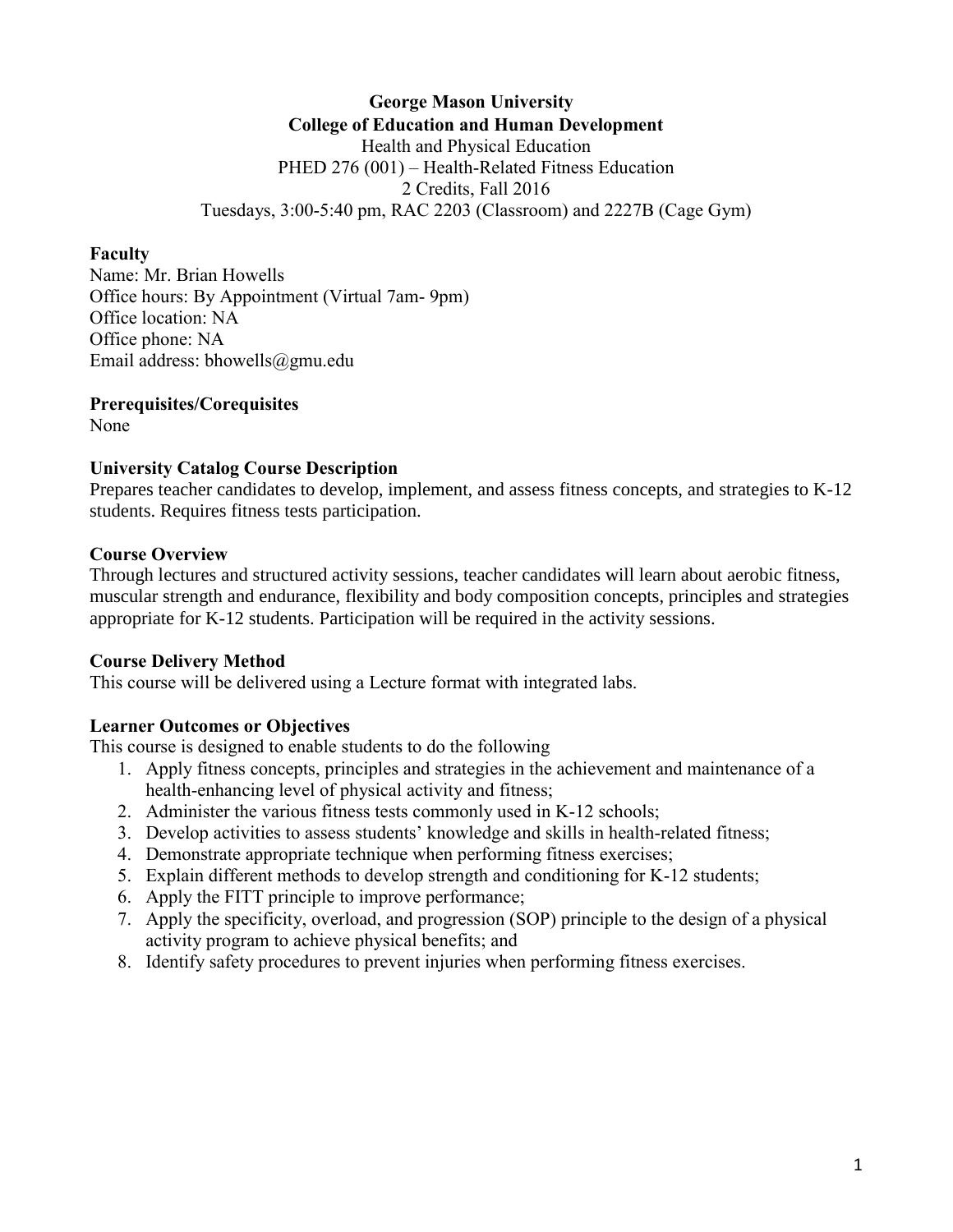## **Professional Standards**

Upon completion of this course, students will have met the following professional standards: *National Standards for Initial Physical Education Teacher Education (2008*) (National Association for Sport and Physical Education (NASPE))

Standard 2: Skill-Based and Fitness-Based Competence\* Physical education teacher candidates are physically educated individuals with the knowledge and skills necessary to demonstrate competent movement performance and health-enhancing fitness as delineated in the NASPE  $K - 12$  Standards.

# **Required Texts**

Corbin, C. B., Le Masurier, G. C. (2014). *Fitness for Life* (6th ed). Champaign, IL: Human Kinetics.

## Suggested readings

Ayers, S. F., & Sariscsany, M. J. (2011). *Physical education for lifelong fitness: The physical best teacher's guide* (3rd Ed.). Champaign, IL: Human Kinetics.

# **Course Performance Evaluation**

Students are expected to submit all assignments on time in the manner outlined by the instructor (e.g., Blackboard, or hard copy as requested).

# **Assignments and Examinations**

## **Fitness Assessment 15%**

Working in partners, students will properly assess each other's vital signs, body composition, cardiorespiratory endurance, muscular endurance, muscular strength and flexibility using the Fitnessgram and other tests commonly used in K-12 schools.

## **Skill Assessment 15%**

Students will properly assess each other's technique when performing fitness exercises.

## **Presentation 15%**

Students will present an assigned topic related to health-related fitness development. The presentation must include a theoretical and practical component and present examples of activities and projects/assignments appropriate for all levels (elementary, middle and high school).

## **Weekly Health/Fitness Assignments 15%**

Students will complete weekly assignments both in the classroom and/or practical fitness related to the textbook and fitness-health science in action worksheets

# **Exam 1 20%**

The mid-term exam will cover material through week 6.

## **Exam 2 20%**

The final exam will cover material from weeks 7-15 only.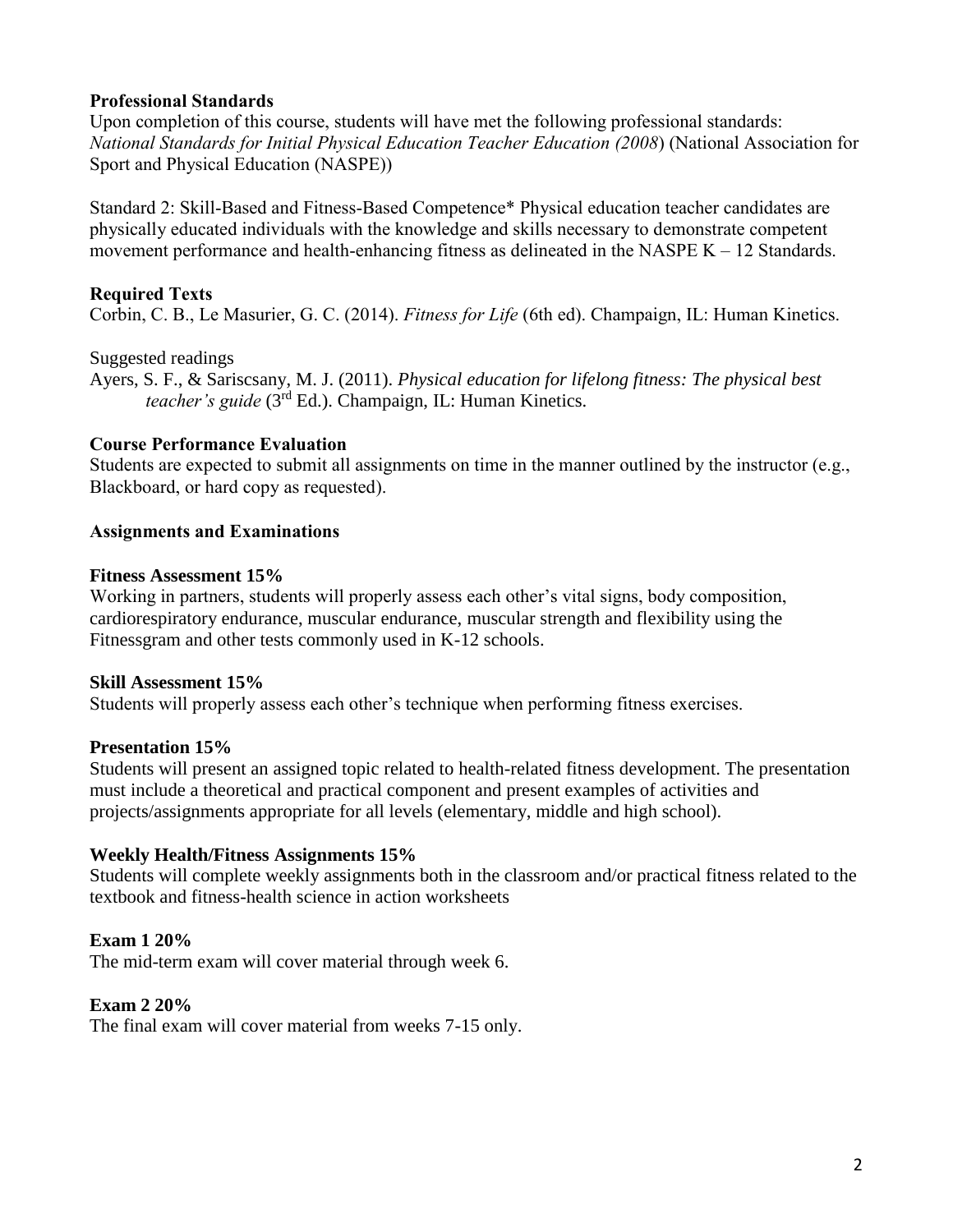## • **Other Requirements**

Attendance and Satisfactory Participation:

Everyone is personally responsible for punctually attending each class. The interaction between instructor and students in conjunction with skill practice is crucial to students' success in this course.

• In accordance with the GMU Attendance Policies (University catalog, 2004-2005 p.33), "Students are expected to attend the class periods of the courses for which they register. Inclass participation is important to the individual student and to the class as a whole. Because class participation may be a factor in grading, instructors may use absence, tardiness or early departure as de facto evidence of non-participation."

#### **The following scale will be used**

- o Two (2) absences are permitted
- $\circ$  Two (2) "tardies"\*= 1 absence
- $\circ$  Two (2) "early departures"\* = 1 absence
- $\circ$  3-4 absences = 10 points
- $\circ$  5 absences or more = 15 points

Student Conduct

\*Attendance is taken within 5 minutes of the start of class. A student will be considered late once attendance has been taken. Leaving more than 15 minutes before the end of the class will be considered an early departure.

All students will be held accountable for misconduct in the classroom and fitness facility. Students are also expected to follow academic integrity standards as stated in the Student Handbook. Not adhering to these policies may result in a deduction from final grade and possible referral to the dean.

#### Cell Phones- TURN VOLUME OFF

The use of a cell phone and other non-essential electronic devices will not be permitted during class time. Please turn the sound OFF!

#### Make-Up for Missing Class

Only one absence can be made up completely. The student, within two weeks of missing the class, makes-up the missing gym session and also completes a review of a fitness related article. The paper must be a minimum of two pages in length, with a copy of the associated article attached. The content of the summary is as follows: key points in the article, sections you found interesting, the knowledge gained from the article and its relevance to the information you learned in this course. The font size is to be twelve (12) and please remember to double space. Be sure to use APA format.

#### • **Course Performance Evaluation Weighting**

| <b>Fitness Assessment</b>        | 15% |
|----------------------------------|-----|
| Skill Assessment                 | 15% |
| Presentation                     | 15% |
| Weekly Health/Fitness Assignment | 15% |
| Exam 1                           | 20% |
| Exam 2                           | 20% |

## • **Grading Policies**

| $A = 94 - 100$ | $B_{+} = 88 - 89$ | $C_{\pm} = 78 - 79$ | $D = 60 - 69$ |
|----------------|-------------------|---------------------|---------------|
| $A = 90 - 93$  | $B = 84 - 87$     | $C = 74 - 77$       | $F = 0 - 59$  |
| $B = 80 - 83$  | $C = 70 - 73$     |                     |               |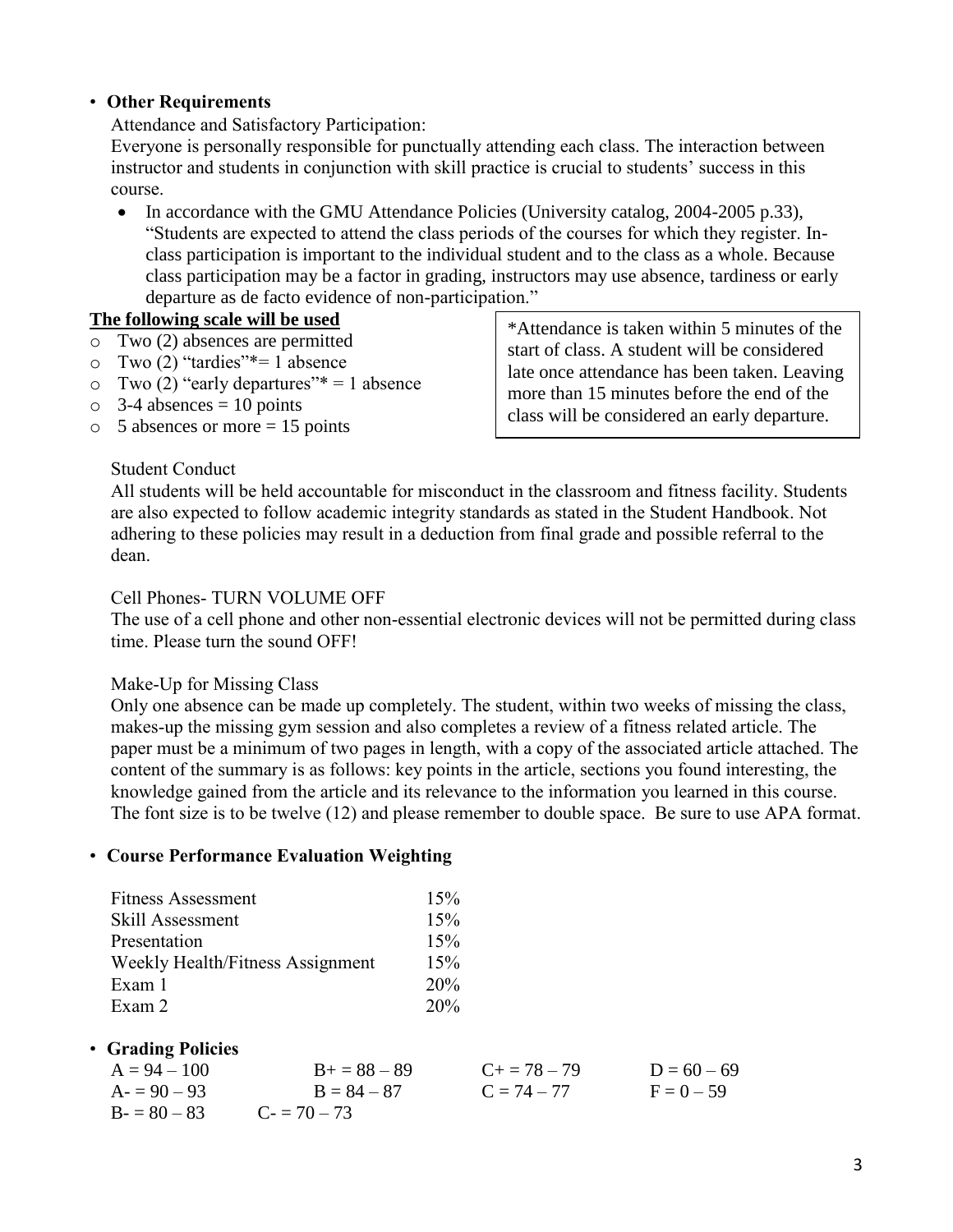# **Professional Dispositions**

Students are expected to exhibit professional behaviors and dispositions at all times.

## **Core Values Commitment**

The College of Education and Human Development is committed to collaboration, ethical leadership, innovation, research-based practice, and social justice. Students are expected to adhere to these principles: http://cehd.gmu.edu/values/.

## **GMU Policies and Resources for Students**

*Policies* 

- Students must adhere to the guidelines of the University Honor Code (see http://oai.gmu.edu/themason-honor-code/).
- Students must follow the university policy for Responsible Use of Computing (see http://universitypolicy.gmu.edu/policies/responsible-use-of-computing/).
- Students are responsible for the content of university communications sent to their Mason email account and are required to activate their account and check it regularly. All communication from the university, college, school, and program will be sent to students **solely** through their Mason email account.
- Students with disabilities who seek accommodations in a course must be registered with George Mason University Disability Services. Approved accommodations will begin at the time the written letter from Disability Services is received by the instructor (see http://ods.gmu.edu/).
- Students must follow the university policy stating that all sound emitting devices shall be silenced during class unless otherwise authorized by the instructor.

*Campus Resources* 

- Support for submission of assignments to Tk20 should be directed to tk20help@gmu.edu or https://cehd.gmu.edu/api/tk20. Questions or concerns regarding use of Blackboard should be directed to http://coursessupport.gmu.edu/.
- The George Mason University Writing Center staff provides a variety of resources and services (e.g., tutoring, workshops, writing guides, handbooks) intended to support students as they work to construct and share knowledge through writing (see http://writingcenter.gmu.edu/).
- The George Mason University Counseling and Psychological Services (CAPS) staff consists of professional counseling and clinical psychologists, social workers, and counselors who offer a wide range of services (e.g., individual and group counseling, workshops and outreach programs) to enhance students' personal experience and academic performance (see http://caps.gmu.edu/).
- The George Mason University Office of Student Support staff helps students negotiate life situations by connecting them with appropriate campus and off-campus resources. Students in need of these services may contact the office by phone (703-993-5376). Concerned students, faculty and staff may also make a referral to express concern for the safety or well-being of a Mason student or the community by going to http://studentsupport.gmu.edu/, and the OSS staff will follow up with the student.

## **For additional information on the College of Education and Human Development, please visit our website https://cehd.gmu.edu/.**